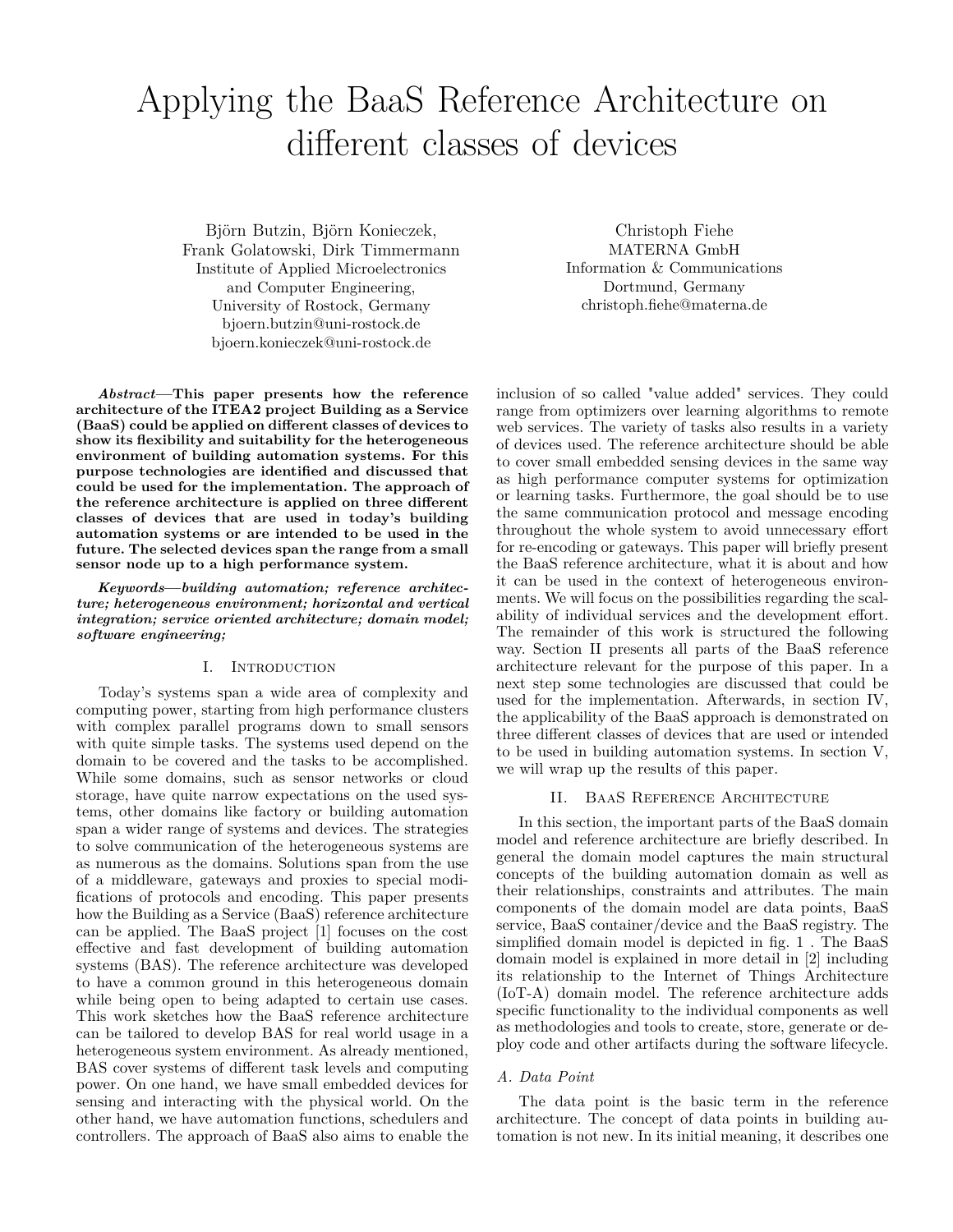

Fig. 1. Simplified BaaS Domain Model

measurement value including its type and unit. Today, the data point is still the basic measurement for the size of a BAS. Nevertheless the meaning of the term has evolved over time. In the context of BACnet (see III-B), e.g., the definition of a data point equals the structural element of a BACnet Object. Thus, it is not just about data type and value, but also about additionally required and optional primitive properties and their values. We can see this as further metadata, i.e., data about the data. In BaaS, two things are added to this definition, semantic information and relationships. Furthermore, BaaS allows using complex data types as properties. The semantic information allows not just to identify the values but also their meaning. This is achieved by providing linking information to an ontology. This ontology can describe the functionality and context of a service and provide the possibility to reason or infer interesting data points instead of using specific implementations that have to be known already at development time. Furthermore, relationships to other data points are added in the BaaS definition. This allows to check whether all requirements for the use of a data point are met in a system. To have a brief example one can imagine a data point representing a record of temperature values in a room, where the data is a series of time stamps and the respective measured value. The meta data gives the unit of measurement as well as measurement precision, the location of the sensor and others. The relationship might be the connection to the data point that represents the sensor where the measurements has been taken from. Finally the semantic description points to an ontology concept that explains this data point on a conceptual level by a web link.

# *B. BaaS Service*

Data points are the description of the functionality, its relationships, and meaning. The implementation of a data point is a BaaS service. Thus, the BaaS service adds details for different implementation aspects, so called adaptors. There are adaptors for, e.g., communication, parallel computation, runtime management, security, and authentication. In contrast to the data point, the BaaS service is technology dependent as it imposes, e.g., the use of a certain communication technology. However, the service implementation still remains independent of the programming language. The technology to use for the individual adaptors is not fixed by the reference architecture. Hence, it is possible to choose the best suitable. There are only some limitations on the choice, e.g., the communication protocol needs to support patterns like publish/subscribe and discovery of other communication partners. This approach is also the reason why this is a reference architecture: it defines guidelines to make the system consistent but it is not as specific as an architecture would be.

#### *C. BaaS Container and Device*

BaaS services can be hosted on containers. Containers provide the runtime environment and lifecycle management for the services. The lifecycle management is responsible for installing, starting, stopping, monitoring, and updating services. What exactly is contained in the runtime environment is, again, up to the concrete implementation. It can contain external libraries, like a cryptography library, or complete operating systems including all dependencies as in the case of a docker container [3]. This choice highly depends on the dependencies in a concrete architecture. The container should be selected to ease the flexible deployment of services independent of the operating system and underlying hardware. Thus, it is possible to run it on a controller, e.g., of an air-conditioner, but also on a dedicated server or even somewhere in the internet.

If a container runs on an embedded system, like in the air-conditioner, the container is called BaaS device. The BaaS device is a specialized form of a container which also provides some semantic information about the physical device itself.

As in small systems a lifecycle management may not be required and the required libraries are guaranteed to be available, the container may be omitted to reduce the hardware requirements. However, this limits the ability to update and monitor these systems. An alternative approach is to implement a container/device with a subset of features.

#### *D. BaaS Registry*

The last component to be discussed is the BaaS registry. The registry keeps track of all available BaaS devices and BaaS services in the network. Like the other concepts, the registry is not strictly specified. Therefore, it is possible to use a centralized or distributed registry depending on the needs of individual implementations.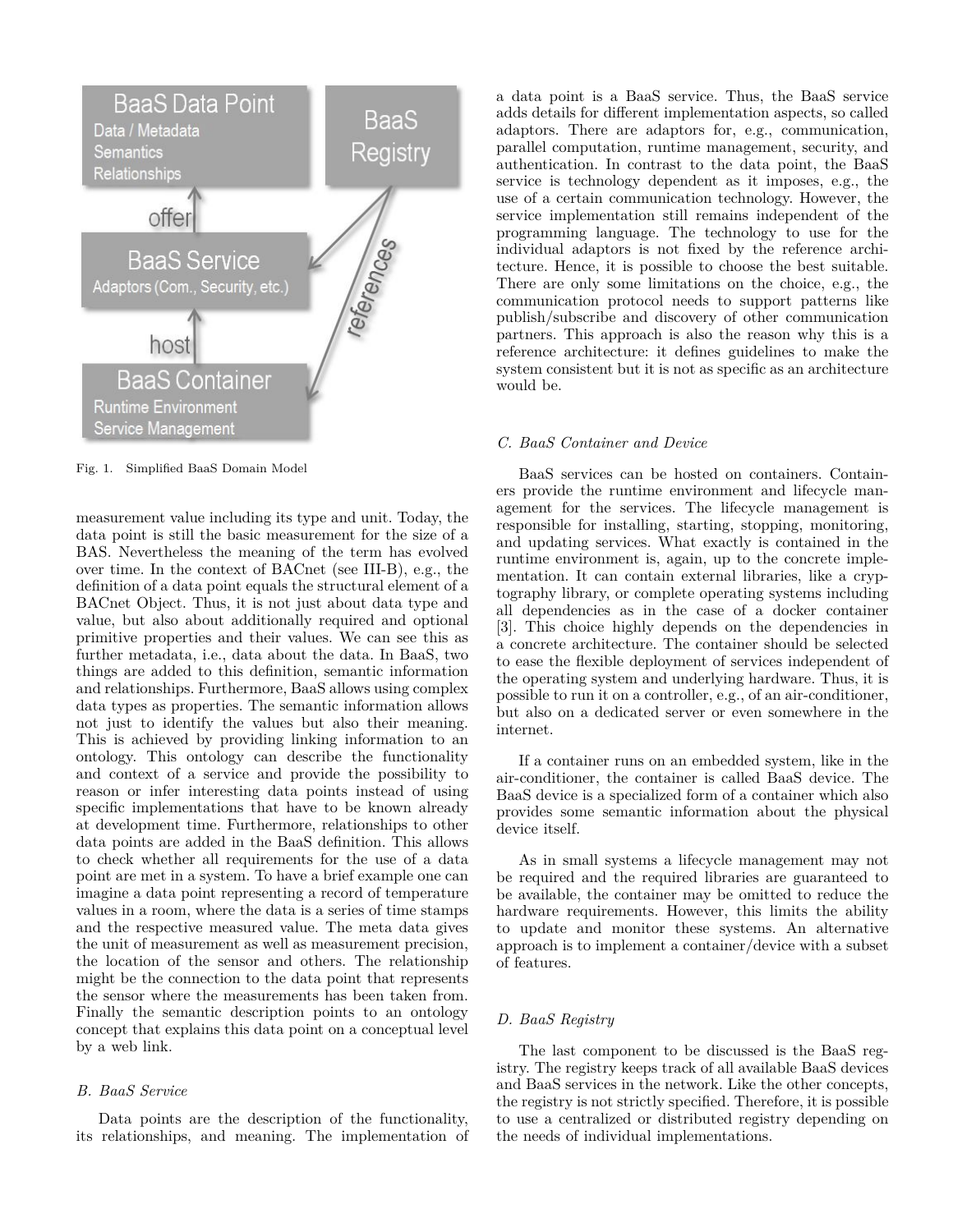#### *E. The BaaS Approach*

Next to the structural elements of the domain model, the reference architecture defines the methodology to create all required artifacts of a BaaS instance. In a first step, the data points will be described by domain experts. The idea behind is that services and functions in the domain of BAS will be very similar in many applications. Therefore, the description of data points can be shared and reused or specialized through inheritance and extension. There are a multitude of possible ways to share data point definitions, e.g., within a company, through a public crowd sourced platform or by standardization committees. As domain experts are not necessarily computer experts, a tool support will be provided to hide technical details. Until this point, the description is independent of the technology to be used in installations. The next step is to specify the services that represent a data point in a specific technology. At this point, also decisions about the adaptors of a service need to be made. While a communication interface is always required, management, security, and parallelism adaptors can be selected or deselected depending on the requirements of the system or the capabilities of the hardware. The technologies to be used are not defined by the reference architecture, so it is possible to choose the best suitable. After defining the adaptors and technologies, code generators can be used to create service skeletons. For this purpose, the interface and communication behavior can be generated from the data point definition and the technology definition. The parallelism can also be generated, e.g., thread pools can be used to handle incoming requests. The management capabilities are also quite static across different services. Only the business logic itself (e.g. reading a physical sensor, computation of a value) needs to be implemented manually. As already mentioned, the technologies to be used are not defined in the reference architecture. In the platform implementation that is developed in the project just covers one specific set of technologies (Java, CoAP, oAuth, Akka, OSGi, ...) If one wants to use other technologies, libraries or frameworks the generator templates needs to be manually implemented once for each technology. After generating and implementing the service, it can be deployed on a BaaS container or device. More details on the reference architecture are shown in [4].

## III. STATE OF THE ART

As already mentioned, the BaaS approach is not limited to the usage of a specific communication protocol or a specific solution for the BaaS container. In the following, we will highlight communication technologies used in the factory automation domain and the building automation domain as well as two communication technologies of the internet of things. Those protocols have been chosen to meet the requirements of the BaaS reference architecture. Additionally, there is a section on OSGi which will be used as container by the reference implementation of BaaS.

## *A. OPC-UA*

A protocol that is already addressing the problem of heterogeneous devices and therefore is worth noticing, is

the "Open Platform Communications - Unified Architecture" also known as OPC-UA [5]. It is widely used in the factory automation and is scalable and platform independent [6]. OPC-UA uses a layered approach with different communication properties depending on the performance and application of the systems. In general, a service oriented architecture is used. For the communication on the management layer, for devices with sufficient computing power and energy supply, data is encoded in XML and carried by SOAP over HTTP. On smaller systems, on the monitoring and automation layer, XML is replaced by a proprietary representation called UA-binary. On even smaller devices used on the plant floor the HTTP/SOAP transport mechanism is replaced by a proprietary modification of TCP called UA-TCP. The approach requires additional efforts to send messages between different layers. This is suitable in the factory automation domain because of the common real-time requirements on the plant floor layer. However, the real-time capabilities are not of significant interest in the building automation domain. Thus, this approach is not helpful in our context as we would need to introduce proxies or gateways.

## *B. BACnet*

In contrast to OPC-UA, Building Automation and Control Networks (BACnet) [7] is a protocol specialized for the building automation domain. It separates the modelling of BAS data, which follows the resource-oriented paradigm, from the technology used for transport of datagrams to exchange BAS data and commands. Due to this design decision, it supports the integration of heterogeneous transport technologies such as Ethernet, ARCNET, LonTalk or even transport over twisted pair wiring using EIA-485. With the addendum "a" of BACnet-1995 [8], the Internet Protocol made its way into the list of supported protocols. BACnet specifies a strict data model, where the main entity is a BACnet device which contains a number of BACnet objects. Each BACnet object contains a number of BACnet properties. There are standardized objects with predefined mandatory and optional properties. Also, a number of properties are already defined in the standard. Due to the lack of auto-configuration in BACnet, all participating devices need to be known at engineering time. Adding a device requires to go back into the engineering phase. This makes the approach inflexible regarding to reconfiguration or extension and results in higher engineering effort. Additionally, BACnet strongly relies on known structures even if it is allowed to add custom objects and properties. This makes it inconvenient to add functions originating from typical web technologies (e.g. weather-forecast) or representing functionality that is not fitting into the categorization of device object and property.

More flexible protocols suitable for small embedded devices that originate from the machine to machine communication on a less domain specific level are presented in the following subsections.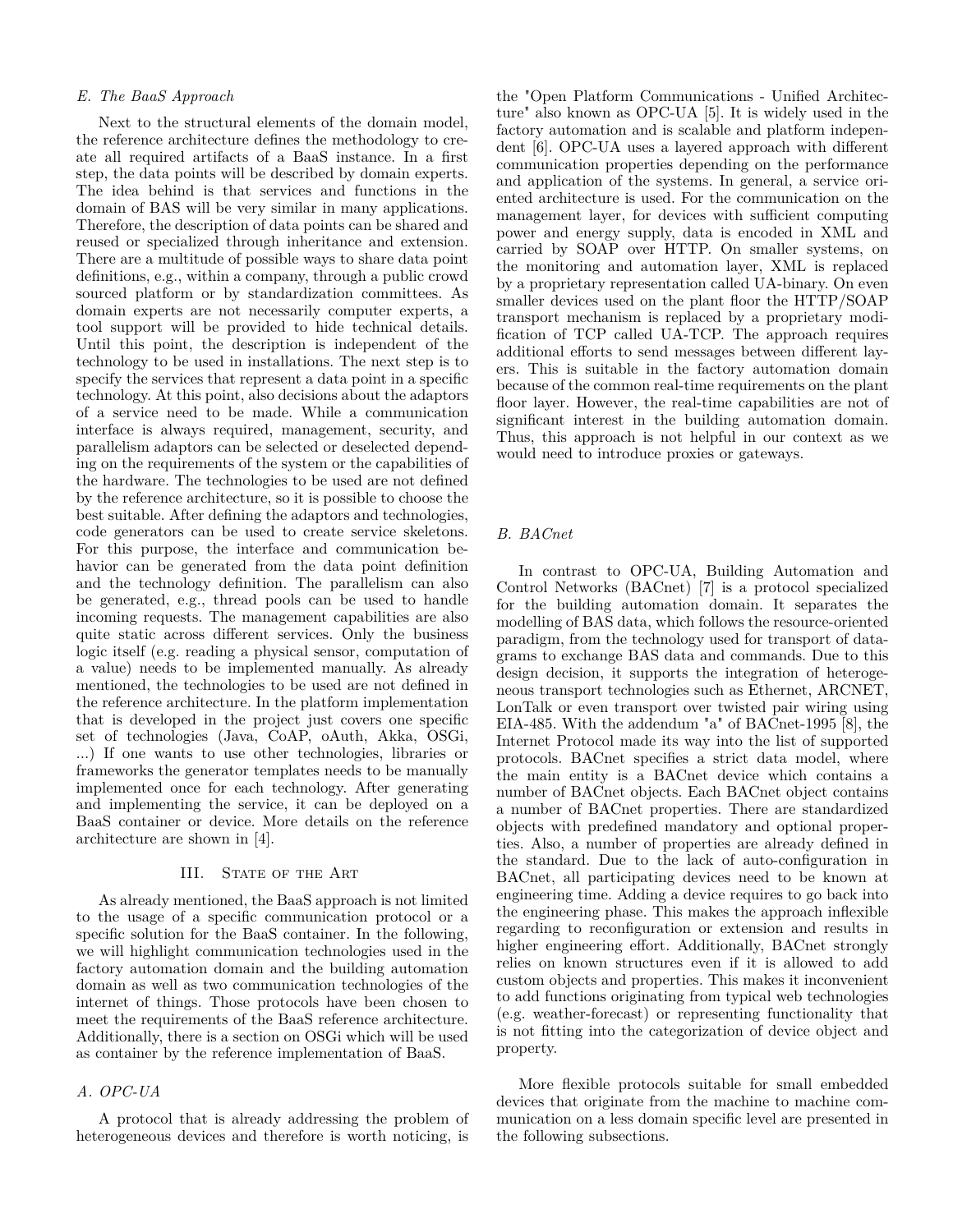# *C. DPWS*

The devices profile for web services (DPWS) is a subset of WS-\* standards initially selected to cover many common problems in the domain of embedded devices in office environments. Nevertheless, it can also be used in other domains as there are no assumptions made regarding the structure of data or special interests like real-time. As the name already implies DPWS is following the service oriented architecture approach. DPWS is using the following WS-\* subset:

- WS-Addressing for an addressing independent of underlying technologies
- WS-Discovery for the discovery of devices and services
- WS-Evening for an event driven communication pattern
- WS-MetadataExchange to retrieve metadata e.g. WSDL documents
- WS-Security for encryption and signatures
- WS-Policy to specify requirements for e.g. service version or security features

For the message exchange SOAP over HTTP and XML are used by default. Nevertheless, the applicability of DPWS in small embedded systems has been shown in [9] by replacing SOAP over HTTP by SOAP over CoAP and XML by the efficient XML interchange format (EXI). As CoAP itself is meeting the requirements of BaaS, it could be used also without DPWS on top.

# *D. CoAP*

The Constrained Application Protocol (CoAP) was designed by the IETF CoRE (Constrained RESTful Environments) Working Group to bring the benefits of the Representational State Transfer (REST) to the domain of resource constrained devices. In contrast to other RESTful protocols like HTTP, CoAP focuses on the key features for machine-to-machine (M2M) communication. These key features include among others the discovery of devices and their services, a publish/subscribe mechanism and group communication capabilities [10]. For the communication CoAP uses the client-server principle, where a client sends a request to a server to either invoke a service on, retrieve data from, or upload data to the server. All services and data objects are represented as resources. Every resource is identified through a unified resource identifier (URI) and supports the four basic operations GET, PUT, POST and DELETE. In order to reduce the message size and parsing complexity to better fit the needs of resource constrained devices, it relies on a non-human-readable binary message encoding. The small message sizes and complexity combined with the provided M2M communication features make CoAP the perfect candidate for low power and low cost M2M applications. Although CoAP is a comparatively young protocol, a multitude of implementations in a variety of programming languages have already emerged. Table I gives an overview of the most important ones, but there are many more available.

TABLE I. LIST OF SIGNIFICANT COAP IMPLEMENTATIONS.

| Name                        | Conformity     | <b>Advanced Features</b>       |  |  |
|-----------------------------|----------------|--------------------------------|--|--|
| <b>Java Implementations</b> |                |                                |  |  |
| Californium                 | <b>RFC7252</b> | Block Transfer, Observe, DTLS  |  |  |
| iCoAP                       | <b>RFC7252</b> | Block Transfer, Observe        |  |  |
| nCoAP                       | RFC7252        | Block Transfer, Observe        |  |  |
| C Implementations           |                |                                |  |  |
| Erbium                      | <b>RFC7252</b> | <b>Block Transfer, Observe</b> |  |  |
| libcoap                     | RFC7252        | Block Transfer, Observe        |  |  |

As aforementioned, building automation systems comprise of a heterogeneous set of devices ranging from high performance servers to low cost sensor nodes. Accordingly, the implementation used on a device may be chosen in regard of the device class. While Californium is a very feature rich CoAP implementation ideally suited for larger and more powerful server systems, jCoAP is more lightweight and better suited for middle class devices like RaspberryPi and the Intel Galileo Board [11] [12]. However, small sensor nodes usually have far less computational power and cannot cope with the computational overhead posed by a java virtual machine. Erbium is perfectly suited for heavily resource constrained devices like sensor nodes. It is very light weight and already integrated into the Contiki operating system for embedded devices [13]. In [14] Kovatsch et al. have shown an example application, where a Tmote Sky sensor node with 48 kB of program flash and 10 kB of RAM can easily host and process up to five non-trivial services.

As CoAP is very promising, the evaluation in the next section will use it as an example communication protocol for BaaS services. Moreover, it was agreed in the project to use OSGi for the implementation of containers. Therefore, it will be explained in the following subsection.

#### *E. OSGi*

The OSGi Service Platform is a dynamic module system for Java and comprises two important aspects that are not covered by native Java applications: modularity and dependency management.

In general, we can distinguish between physical and logical modularity. Physical modularity refers to how code is packaged for deployment. Logical modularity refers to a form of code visibility and defines a logical boundary within the application code. It impacts code visibility in a fashion similar to access modifiers. Physical and logical modularity are two distinct concerns, this means that logical modularity is possible without physical modularity and that multiple logical modules can be packaged into a single physical one.

The OSGi service platform follows the principles of component-based software development. Bundles are software components that provide and consume services. Their lifecycle is fully managed, so that bundles can be installed, updated and removed at runtime. A bundle is an ordinary Java Archive (JAR) with some extra headers and metadata in its manifest file. By enforcing a higher level granular structure on Java application code, bundles strongly encourage good software engineering practice. They are self-containing deployment units, comprising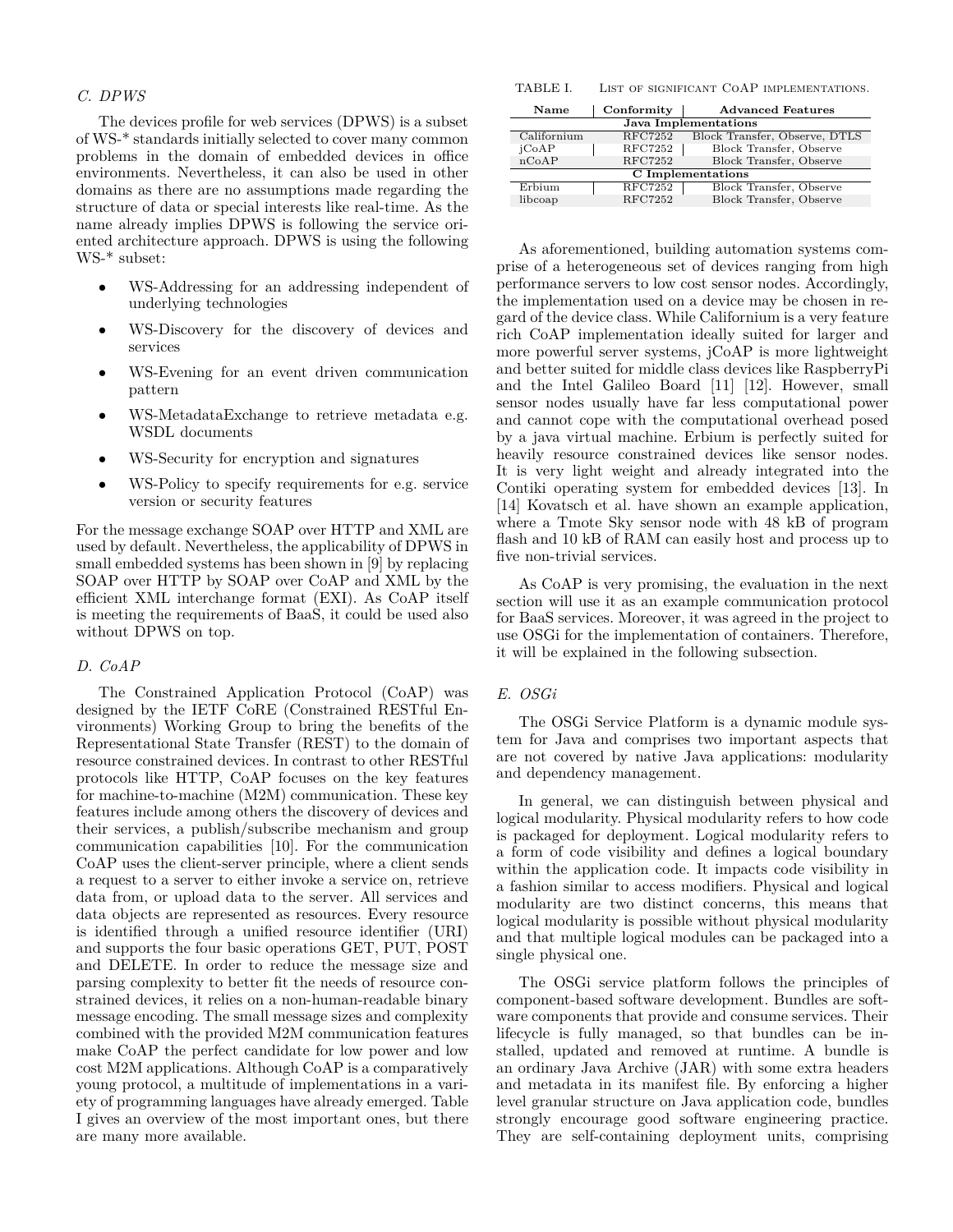classes and resources required for execution. Bundles define their external dependencies via package imports and their external API visible to other bundles via package exports. By enforcing this dependency constraint, OSGi makes it abundantly clear what dependencies are needed for a given bundle to run, and also transparent as to which bundles can supply those dependencies. Especially in a high dynamic environment comprising bundles from different vendors, versioning becomes a serious concern. Without versioning it becomes nearly impossible for software components to evolve over time. In this context, we can distinguish between internal code modifications that are transparent for the user and are regarded as bugfixes or improvements of some non-functional quality parameters and those ones that directly impact the consumer implementation code. Things get even more complicated when components provide new functionality that breaks the existing behavior. This scenario requires that module changes are accompanied by a version change. OSGi recommends a scheme called semantic versioning.

Interactions between bundles are carried out on top of services. They provide a flexible and powerful way for sharing object instances transparently without the need to expose any internal implementation details to external consumers. For this purpose, a service provider defines a service interface as a contract between service provider and service consumer. In combination with semantic versioning, this feature allows developing high dynamic modular and dependable software applications. By hiding the service implementation details and promoting truly decoupled modules, OSGi services effectively enable a single-JVM service-oriented architecture. Services are highly dynamic and can "come and go" at every time during runtime. Services are registered by a bundle using one or more class names that mark the API of the service, and the service object itself. Optional properties provide extra information about the service and are used by clients to filter which services get returned when they are looking for one. Services can be looked up using a simple API. OSGi allows services to be accessed declaratively and injected as a dependency at runtime. For this purpose, OSGi provides a powerful extension called Declarative Services (DS) that introduces a service component model for publishing, finding and binding OSGi services. The component's lifecycle can be bound to the existence of specific services and configuration settings. A service component gets activated only when all of its preconditions are fulfilled. Combined with lazy instantiation, this approach provides developers with a very flexible and lightweight approach for service provisioning within high dynamic environments. It shifts the time for activation to this point in time, when the service gets actually used for the first time.

There are several frameworks which implement the OSGi specification. They are provided by commercial or open source projects. An overview over the most important implementations is given in Table II. Apache Felix and Eclipse Equinox are the two that are mostly applied. Some might additionally require Java SE  $^1$  or Java ME CDC  $^2$ .

TABLE II. OSGi Open Source Framework Implementations

| Name            | Spec           | Platform        | Size (kB) |
|-----------------|----------------|-----------------|-----------|
| Eclipse Equinox | R6             | J2SE            | 1234      |
| Apache Felix    | R6             | J2SE            | 1001      |
| Knopflerfish    | R5             | J2SE            | 325       |
| Concierge       | R5             | <b>J2ME CDC</b> | 250       |
| nOSGi           | R <sub>4</sub> |                 | 233       |

Beside of the fact that Apache Karaf is a small OSGi based runtime which provides a lightweight container for application deployment. Apache Karaf can be configured to use each of them and adds additional functionality like hot deployment, dynamic provisioning and configuration, advanced logging, security mechanisms, and native OS integration.

# IV. Flexibility of Concept

In this chapter, the implementation of the BaaS reference architecture is sketched on the different kinds of computing nodes covering different tasks of BAS.

Nodes with sufficient computing power, RAM, and ROM can obviously be used in the BaaS approach. These could be desktop PC's, in-house server or server systems on the internet. They may be used to take over responsibility for services providing tasks of high complexity. Examples would be optimizations, learning algorithms, reasoners for semantic analysis, or gateways to other (legacy) technologies. For these complex tasks, the BaaS services can make use of the parallelism option. This feature will be enabled at development time. In the following step, the required skeletons are generated and the software developer can make use of threads in his implementation. Nevertheless, these nodes can also serve as host for a number of services of lower complexity to reduce the load on smaller eventually energy constrained devices. In this case, the parallelism feature can be used to handle a high number of requests. For the communication of BaaS services, any CoAP implementation can be used. For the management of the services on the node, the BaaS container is used. It can help managing dependencies of services, starting and stopping them as required and allows the services to be updated. This enables to plug in services at runtime without additional engineering effort. The availability of an update mechanism is a novum in BAS as current solutions are not designed to be updated after they are put into operation. As technical solution, any OSGi implementation can be used. For an increased maintainability, Apache Karaf enables to manage several containers in the same way.

Nodes with less computing power might have some limitations on the supported features. As an example for this class of device, we use the automation station DDC4000 of "Kieback & Peter"; a building automation provider and project partner. This node has a MPC855T 32-Bit CPU with 80 MHz, 96 MB RAM and 256 MB flash disk. Common tasks of such nodes are the automation and monitoring of several hundreds of (BACnet) data points. With this specification, only few implementations of CoAP and OSGi can be used. Especially implementations using J2SE cannot be applied. Nevertheless, the OSGi implementations Concierge (2 MB RAM and 2.85 MB ROM)

<sup>1</sup>J2SE requires 32-bit CPU, 128 MB RAM and 124 MB ROM

<sup>2</sup>J2ME CDC requires 32-bit CPU, 2 MB RAM and 2*.*5 MB ROM